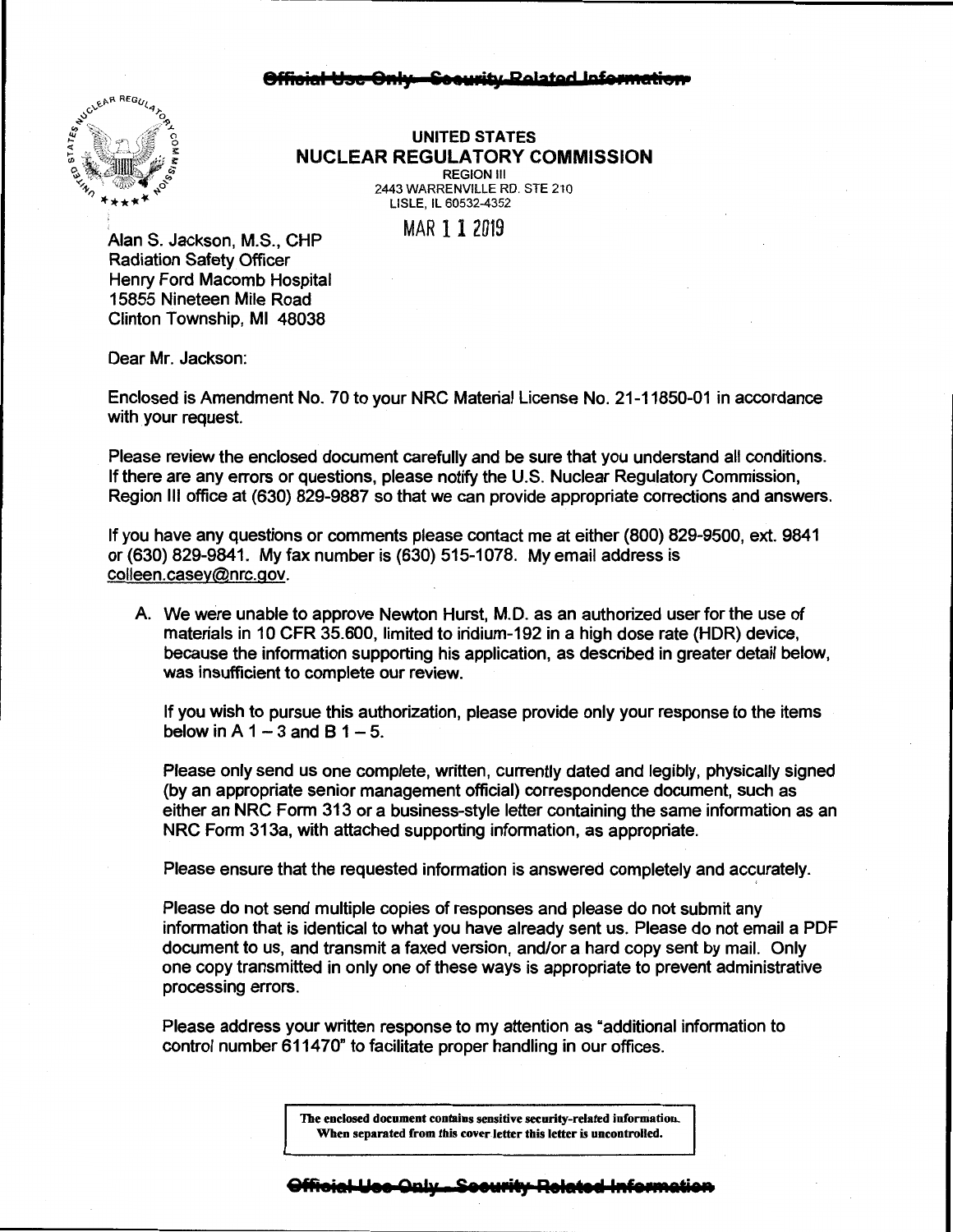## A. Jackson -2 -

This refers to your unsigned letter ("the letter'') dated February 5, 2019, attached to the NRC Form 313 application ("the application") dated January 23, 2019, and signed by Denise Brooks-Williams, Vice President and CEO for Henry Ford Macomb Hospital, concerning an amendment request for your NRC Material License No. 21-11850-01. These documents were received in our offices on March 1, 2019.

The letter stated that you requested an expedited amendment to this license to add two individuals for medical staffing issues and that adding Newton Hurst, M.D. "as soon as possible" is a "critical need."

Dr. Hurst has applied to become an authorized user (AU) for the use of materials in 10 CFR 35.600, limited to iridium-192 in a high dose rate (HOR) remote afterloading brachytherapy device.

We also noted that you have one location of use on this license for the use of the HOR device and you already have 12 AUs listed on this license for the use of the HOR device. Your most recent inspection was on March 7, 2018, and we found that you were conducting approximately 100 HOR treatments per year.

The other proposed AU, Parag J. Parikh, M.D., applied to become an AU for the uses of materials in 10 CFR 35.300 and 35.600, limited to iridium-192 in an HOR device. Dr. Parikh supported his application with credentials demonstrating that he has already been an AU for these same uses for many years as a permittee under a Type A medical broad scope license.

His qualifications are acceptable under 10 CFR 35.13, 35.14 and 35.59 and he has been added to the license as your  $13<sup>th</sup>$  AU for the use of materials in 10 CFR 35.600, limited to iridium-192 in an HOR device.

We noted that your letter did not indicate that adding Dr. Parikh to the license needed to be done "as soon as possible" for a "critical need," as was the case with Dr. Hurst.

Please review the following information and, in your written response, advise us further about your request for this "expedited" amendment, in light of the above.

1. On the NRC Form 313A (AUS) submitted for Dr. Hurst, under "Requested Authorizations," both 10 CFR 35.400 for manual brachytherapy and 35.600 for remote Afterloader units are affirmatively designated.

However, your letter only requested that Dr. Hurst be considered for the use of materials in 10 CFR 35.600, limited to iridium-192 in an HOR device. Please explain this discrepancy and confirm your intentions for his authorization.

2. In Part I, section 3.a. of the NRC Form 313A (AUS) for Dr. Hurst, the table of classroom and laboratory training is filled out and 40 clock hours are listed for each of the 4 topical areas, which totals 160 hours.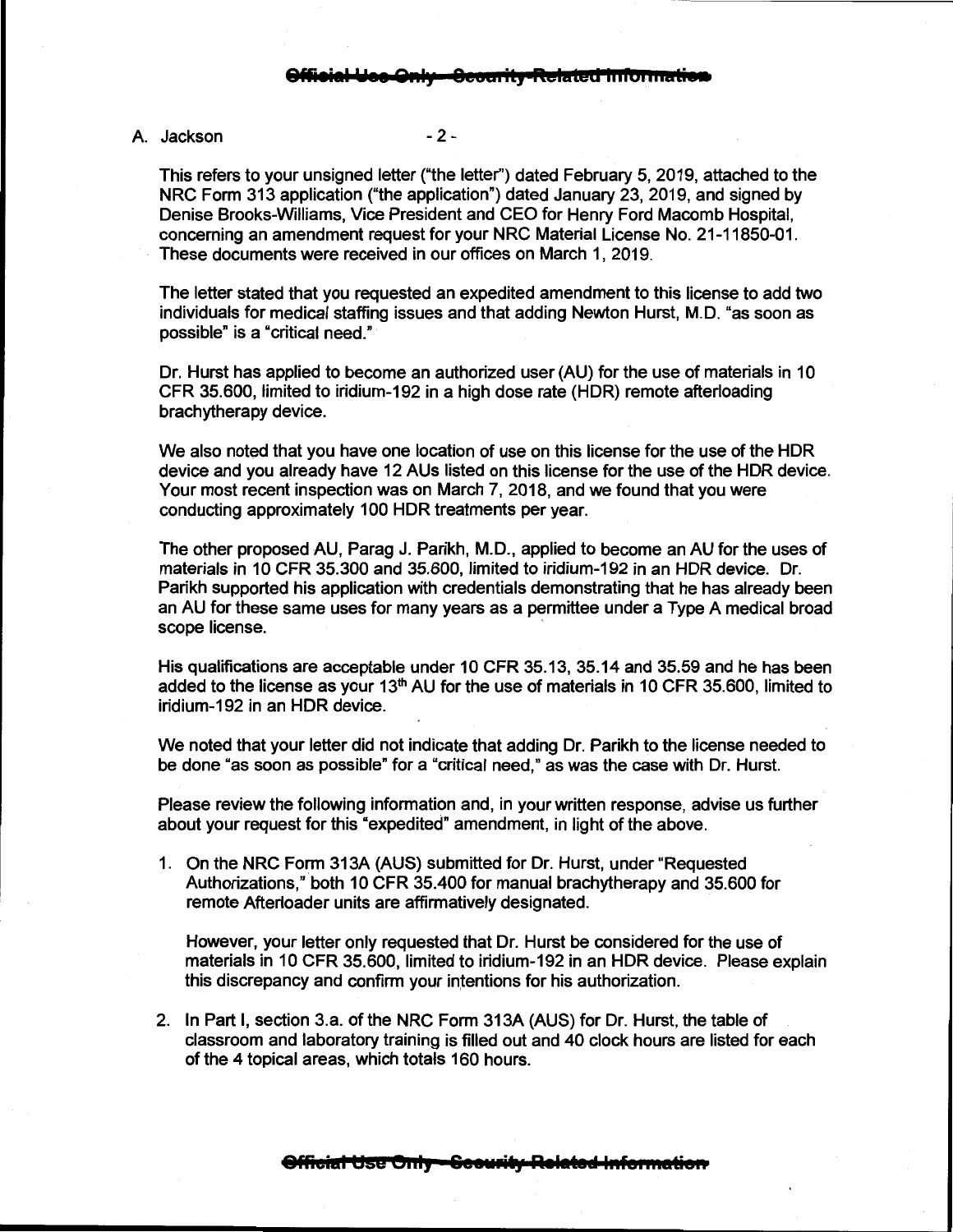### A Jackson -3-

However, the total hours of training listed on the form is "200 hours" and "200 hours" is the required minimum number of hours in these topics under 10 GFR 35.490(b)(1)(i) and 35.690(b)(1)(i).

Please submit additional documentation that accounts for Dr. Hurst's training in the remaining 40 hours of required training. A current supervising individual, etc., preceptor signature and current dates for this training will also be necessary, as required by the regulations above.

This discrepancy/shortage of training hours is also reflected in Part II, Second Section of the NRG Form 313A (AUS) under "Training and Experience" for Dr. Hurst. Please correct this issue also, including a current preceptor signature and current date for the additional training hours.

3. In Part II, Fifth Section of the NRG Form 313A (AUS), the preceptor, Steven R. Miller, M.D. appears to have signed this form on December (indecipherable day) in what appears to be "13," for 2013. In addition, Dr. Miller's signature is barely legible.

Since Dr. Hurst's training and experience under Dr. Miller took place from "7/1/2012 to 6/30/2016," it does not seem logical or correct that Dr. Miller could or should have signed this form approximately 2  $\frac{1}{2}$  years before the completion of Dr. Hurst's training.

Please explain this situation and, as appropriate, obtain currently and completely dated and correctly signed forms for Dr. Hurst.

B. As you requested that this amendment request be expedited and as the justification and support for the request was inadequate, please note the following information and, in your response to add Dr. Hurst, please address the items below.

"Expedite" Requests:

. This is not official guidance. This is instructive general advice and language that I have developed over many years to use for instances such as this because they occur so often.

[For medical licensees only, please take special note of the definitions in 10 GFR 35.2; and the provisions in 10 CFR 35.13 and 35.14; 35.26; 35.24(c); and 35.24(d). If your request meets the requirements and/or criteria in these sections, it may be acceptable for you or your Radiation Safety Committee to internally evaluate and approve certain changes to your license and then use the notification processes described in these regulations, as appropriate.

For example, if a medical licensee wants to name an Authorized User (AU) physician to its license who is currently named to another NRC license for the exact same use, the licensee can allow that AU to begin work and utilize the notification process, as permitted by 10 GFR 35.13(b)and (c) and 35.14(a).]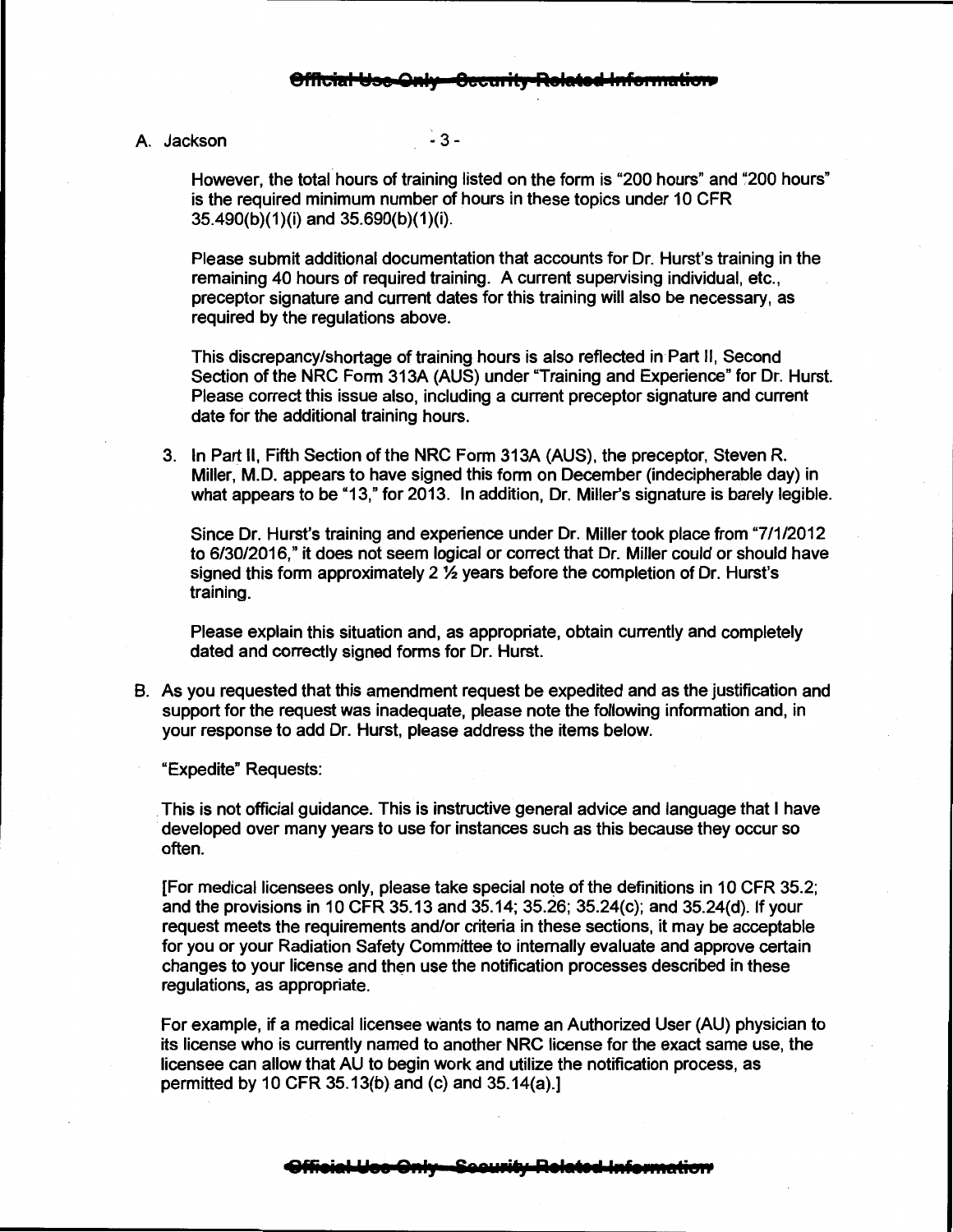### A. Jackson  $-4-$

We have noted that many licensees often add the word "expedite" or similar wording to their incoming correspondence, some almost routinely, thus creating an expectation that we will automatically interrupt work on cases already in queue to begin work on the cases requesting non-specific, unjustified and unsupported "expedites."

This is disruptive to our process and often such cases contain little or no other information to meaningfully justify and support the "expedite" request, nor a specific date when it is needed by.

In addition, these cases are often of suboptimal quality and require more time to review than should be expected.

Therefore, to assist us in serving you better, and in order to serve all of our applicants and licensees fairly, please contact us by telephone ((630) 829-9887 (or a specific reviewer, if known) if an emergent medical situation or compelling business situation arises after you have submitted an amendment request to your license or new license application and if you can justify and support the need for that particular amendment/new license to be moved up in our normal reviewing queue.

Having this information enables our management to best decide how to handle your expedite request.

Please note that we normally process all licensing actions, including amendment requests, new license applications and renewals, in the order in which they are received, i.e., "first come, first served." We have conducted business in this manner for more than 26 years, as of 2019.

As stated in our acknowledgment card, sent to all who submit licensing applications for our review, the initial review for amendments and new license applications is normally completed within 90 days of receipt, as an internal goal only.

The initial review for renewals is normally completed within 180 days of receipt, again as an internal goal only.

The technical quality of your submission **is a** primary factor that only you can control in order to enable us to help you more promptly and minimize delays in the reviewing process.

Preparing your new license and amendment requests carefully and in accordance with NRC's regulatory requirements and guidance, especially the documents in the NUREG 1556 series, as well as other information on our website at http://www.nrc.gov, will help ensure that your correspondence is complete and accurate in all material respects, as 10 CFR 30.9 (a) requires it to be.

If you know of a truly emergent medical situation that is unforeseen and beyond the circumstances of your control or a compelling business situation impacting your license and you need a licensing action completed by a certain specific date (not "stat" or "as

# **8fficial Use Only - Cecurity Related Information**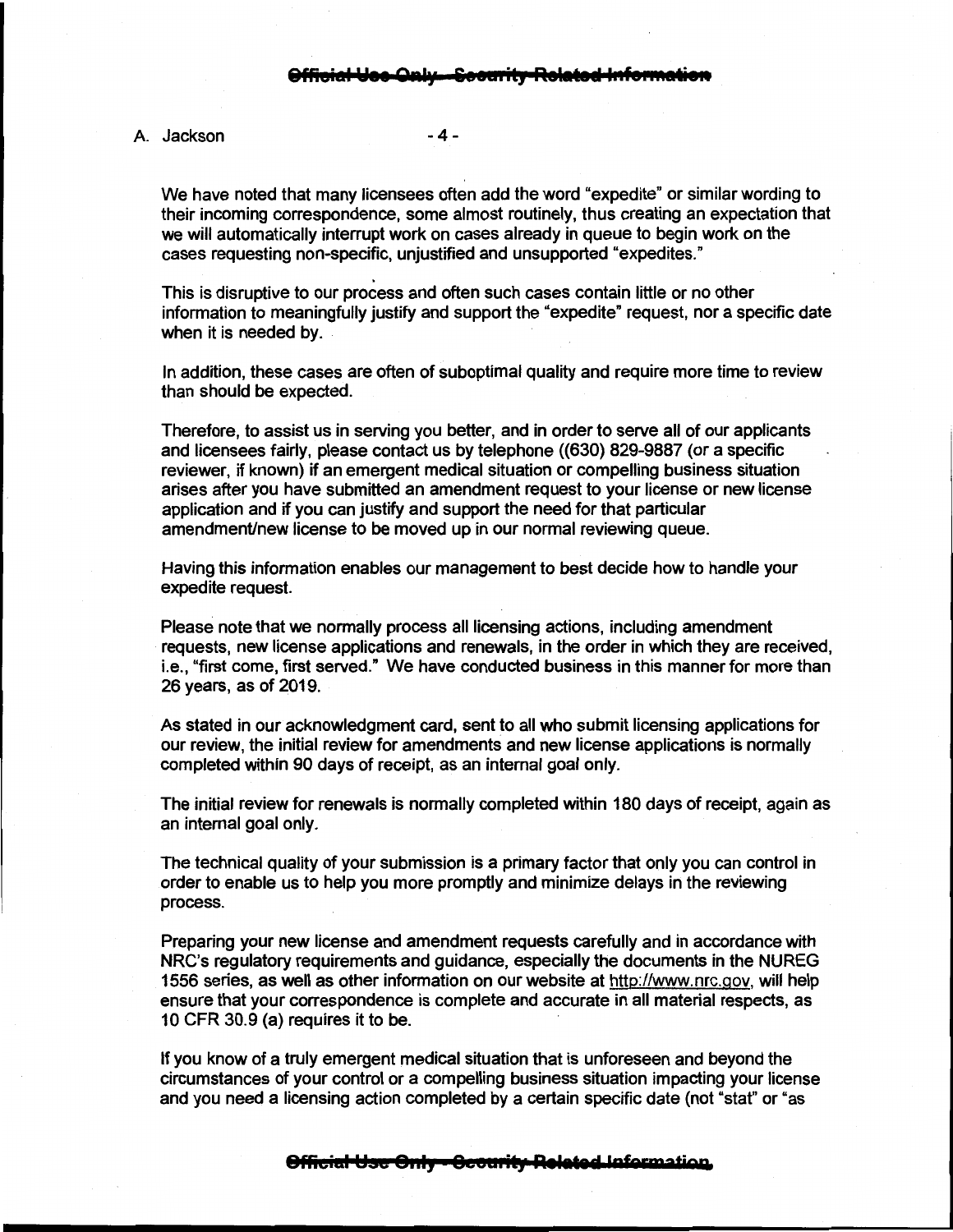A. Jackson - 5 -

soon as possible," etc.), please advise us of the particulars of the situation, the specific date when the new license or amendment is needed and the specific justification and support for it, which should be briefly summarized.

Calling us directly is quickest, (630) 829-9500; depending on the situation, email may be useful.

Faxing your application/request/response to us at 630-515-1078 is usually the most quick and reliable method of transmission. Only send one, complete, signed and dated application/ request.

Do not submit more than one copy or other copies by different means of transmission, as doing so introduces errors in processing, delays and confusion.

In addition, please briefly explain why your new license or amendment was not completed and submitted to us at least 90 days prior to the date when you needed it by.

As the volume of non-specific or inadequately supported "expedite" requests we receive is significant, this information is necessary to determine whether a reasonable effort was, could or should have been made on your part to prepare and submit the request in a sufficiently timely manner to permit our review without passing over the licensing requests of others who made their submissions earlier.

NRC expects the first vetting of all incoming licensing requests to be performed by the requesting licensee/applicant to ensure that the application is complete and accurate in all material respects, which will enable us to more readily assess whether to "expedite" it and act upon it more quickly, with less interference and impact to the cases in queue ahead of it.

With these considerations, please include the following information in your response:

- 1. Please state the specific date (month, day and year) when you need this amendment completed to add Dr. Hurst.
- 2. Please explain why the 13 AUs already on this license are unable to meet your needs for the delivery of care such that only a new, not-yet-approved AU must be relied upon for this purpose.
- 3. Please state and describe briefly what the "critical need" is that is referred to in your letter to add Dr. Hurst to the license. Please explain in more clear and specific terms why you have requested an "expedited" review.
- 4. It appears that your request began on January 23, 2019, with the NRC Form 313 application signed by Ms. Brooks-Williams; continued on February 5, 2019, with the preparation of the unsigned letter; and these documents were subsequently received in our offices on March 1, 2019, 36 days later.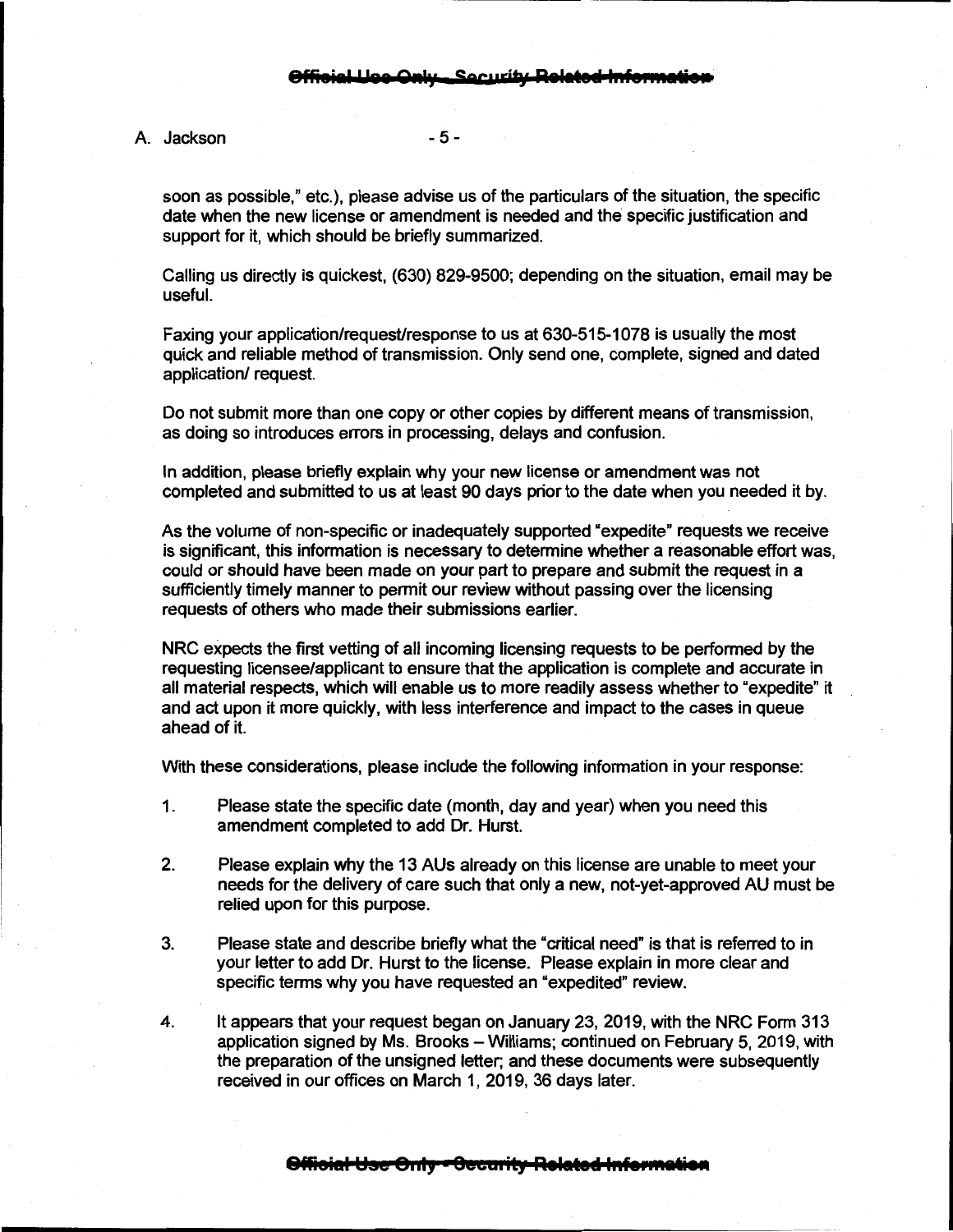A. Jackson - 6 -

The preparation time factor should be considered when requesting an "expedited" amendment. Please explain briefly how the apparent delays in the preparation of your amendment justify moving your review to the front of our queue over many other licensees whose submissions were received weeks, even months earlier.

- 5. Please briefly explain why your amendment request was not submitted to us at least 90 days prior to the date when you needed it by.
- 6. No response item please be reminded that 10 CFR 30.9(a) requires:" (a) Information provided to the Commission by an applicant for a license or by a licensee or information required by statute or by the Commission's regulations, orders, or license conditions to be maintained by the applicant or the licensee shall be complete and accurate in all material respects."

If you have any questions or comments please contact me at either (800) 829-9500, ext. 9841 or (630) 829-9841. My fax number is (630) 515-1078. My email address is colleen.casey@nrc.gov.

NRC's Regulatory Issue Summary (RIS) 2005-31 provides criteria to identify security-related sensitive information and guidance for handling and marking of such documents. This ensures that potentially sensitive information is not made publicly available through ADAMS, the NRC's electronic document system.

Pursuant to NRC's RIS 2005-31 and in accordance with 10 CFR 2.390, the enclosed license document is exempt from public disclosure because its disclosure to unauthorized individuals could present a security vulnerability.

The RIS may be located on the NRC Web site at: http://www.nrc.gov/reading-rm/doccollections/gen-comm/reg-issues/2005/ri200531.pdf and the link for frequently asked questions regarding protection of security related sensitive information may be located at: http://www.nrc.gov/reading-rm/sensitive-info/fag.html.

A copy of this letter will be available electronically for public inspection in the NRC Public Document Room or from the Publicly Available Records (PARS) component of NRC's document system "Agencywide Documents Access and Management System" (ADAMS).

The NRC's document system is accessible from the NRC Web site at http://www.nrc.gov/reading-rm/adams.html (the Public Electronic Reading Room).

You will be periodically inspected by NRC. Failure to conduct your program in accordance with NRC regulations, license conditions, and representations made in your license application and supplemental correspondence with NRC will result in enforcement action against you.

This could include issuance of a notice of violation, or imposition of a civil penalty, or an order suspending, modifying or revoking your license as specified in the General Statement of Policy and Procedure for NRC Enforcement Actions.

#### **Qffieial Ya• Q11ly leourity Related 1oformatiea**